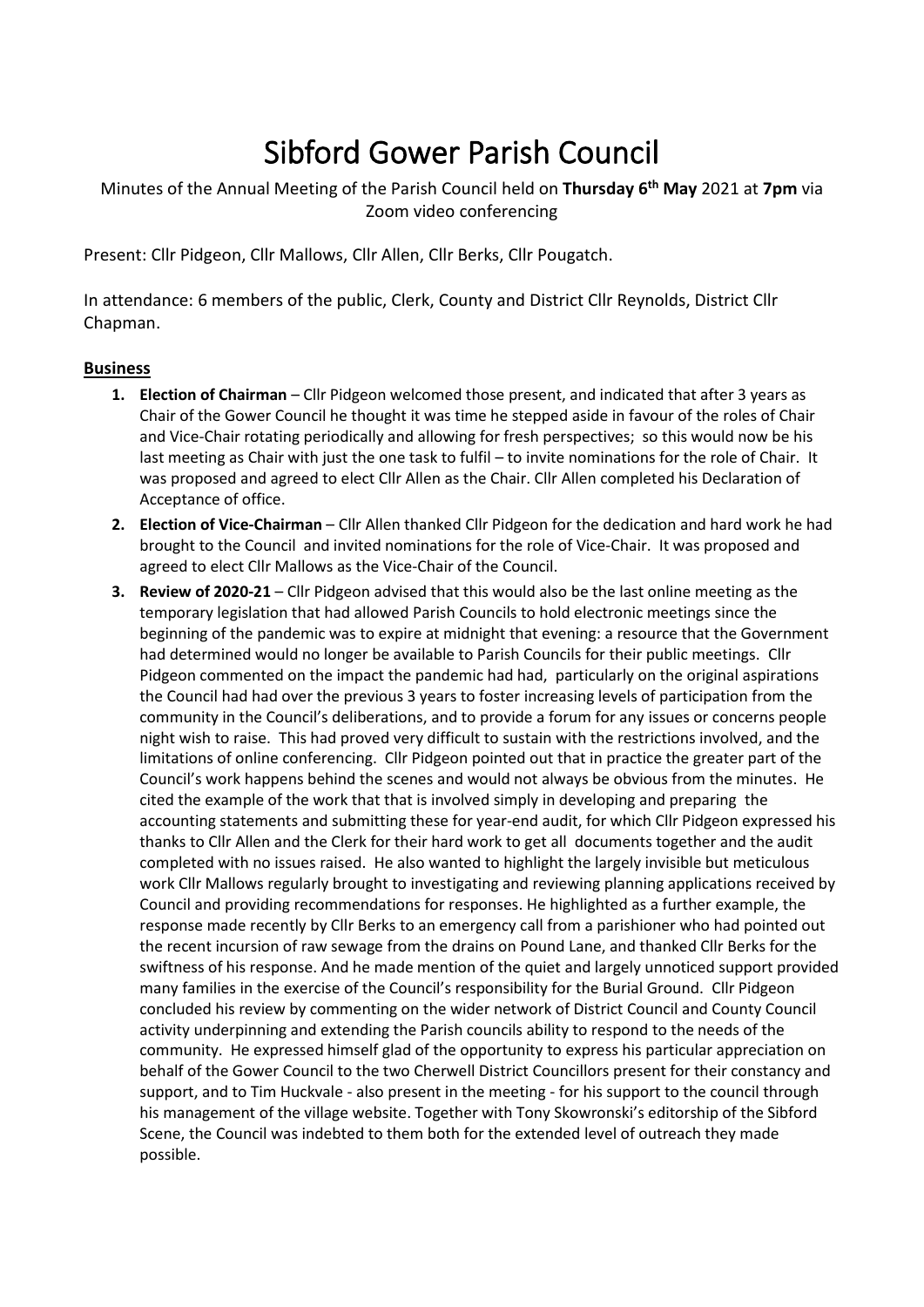**4. Pre-view of 2021-22** – Cllr Allen advised that meetings will take place over the next few weeks with stakeholders in relation to the landscape management of the Millennium Field, and the Churchyard and Burial Ground. The management of Highway Verges and the Miriam Tebbs Land are also under review. In the coming weeks and months the PC will also be looking to establish ownership of the benches around the village, will complete more research in relation to their decision to apply for an ACV on the Blaze Inn Saddles, and will consider a response to a consultation regarding a nursery provision at the local school. Cllr Pidgeon is working with Cllr Wass of Sibford Ferris Parish Council (SFPC) to organise resuscitation and defibrillator training. It is hoped to hold a 'village showcase' meeting later in the year which will allow village groups to 'showcase' what is available in the parish. Cllr Allen expressed his thanks to the SSG for their help over the previous year during the pandemic and advised that lessons learned from this group will be used to inform an Emergency Plan for the parish. Cllr Allen suggested that the time might now be appropriate for the community to commence consideration of the implications of climate change in the parish, perhaps learning lessons from the Hook Norton Low Carbon group.

*Cllr Chapman left the meeting @ 7:30pm. Item 11 was discussed at this point due to Cllr Reynolds needing to leave the meeting. Cllr Reynolds left the meeting at 7:42pm.*

- **5. Apologies for absence** None.
- **6. Members declarations of interest for items on the agenda** None.
- **7.** To approve the minutes of the Parish Council (PC) meetings held on 2<sup>nd</sup> and 16<sup>th</sup> March 2021 The minutes were proposed and agreed.
- **8. Outstanding matters/actions from previous meetings - None**

#### **9. Correspondence**

- i) Correspondence from parishioner asking if consideration should be made for the Wykham Arms to be registered as an Asset of Community Value (ACV) – Cllr Mallows read out the following statement – 'The Wykham Arms has enjoyed a stable operating model, thereby providing a significant benefit to the community through its uninterrupted trading as a public house for many years. It continues to fully engage with the local community and operate successfully. There is no evidence that the acknowledged benefit to the community is currently threatened.' The councillors support this statement and agreed that they do not feel it would be necessary to apply for an ACV on the Wykham Arms at this point in time.
- ii) Request from parishioner to look into the possibility of reducing the speed limit on Hawkes Lane between Sibford Gower and Sibford Ferris – Cllr Mallows read out the following statement – 'Following the recent query by a resident regarding the existing speed limit on Hawkes Lane between Sibford Ferris and Sibford Gower through the Sib Valley, our everresourceful Clerk has recently contacted OCC Highways to seek further advice and guidance in this matter. Relevant information has now been received which will inform due consideration.'

The essential elements would appear to be:

- the statutory nature of the existing 60 mph speed limit separating the two villages
- the high costs involved, running into thousands of pounds, in seeking to change any existing statutory speed limit
- the affordability of meeting such costs through PC funds.

Another councillor noted that the Highways department stated that they did not feel a change to the speed limit in that area would have any impact on speeds. It was agreed that, taking account of the guidance offered by Highways it would not be worthwhile taking forward any speed reduction scheme on Hawkes Lane. Other areas such as Colony Road may be worth consideration should data become available showing that there is a speeding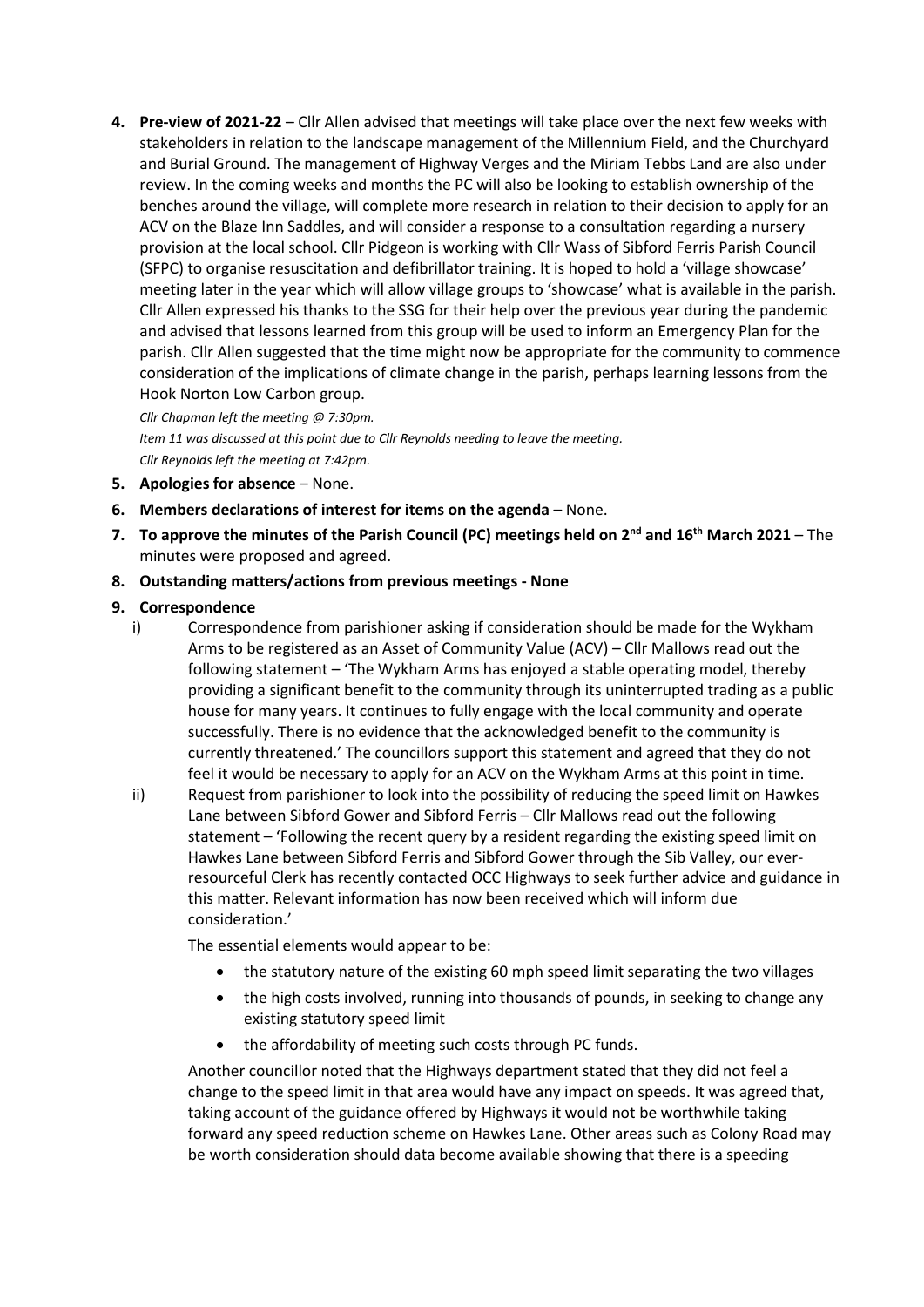problem in that area that could be improved with any of the measures that are available and affordable to a PC.

- **10. Policy Updates** Many councils review their policies at their May meeting but as SGPC have only just received the outcome of their audit and only recently implemented new policies it has been agreed that it would be more appropriate to review all policies in September. Some minor amendments to the Publication Scheme and Financial Regs were proposed and agreed with immediate effect. **Clerk to publish updated policies on website.**
- **11. Feedback from District/County Councillors** Cllr Reynolds advised that he only became aware of the significant concerns raised about the S106 allocations for the Hook Norton Road Development, particularly in relation to funding for Sibford School, at the SFPC meeting last night. Cllr Reynolds has spoken to the CEO of the Warriner Trust and she has advised that they could not get any allocation of funding because the school had spaces available therefore they were already able to provide places for children moving in to the new development without extra funding. Cllr Reynolds also advised that he believes there may be some funding becoming available later in the year to support parishes who wish to implement an advisory 20mph speed limit.

## **Assets and services**

**12. Landscape Management Proposals - Overview of progress** – As already stated in item 4 meetings will take place with stakeholders over the next few weeks.

*1 member of the public left the meeting at 7:45pm*

## **Finance**

## **16. AGAR 20/21**

- i) To receive the internal auditor's report for 20/21 and agree any actions required It was confirmed that the internal auditor's report has been received with no issues raised.
- ii) To complete and approve the annual governance statement for the 20/21 audit It was proposed and agreed to tick the 'yes' box for all statements except statement 9 which is 'not applicable' and for the document to be signed.
- iii) To approve the accounting statements for the 20/21 audit The accounting statements were approved and signed by the Chairman.
- iv) To review the analysis of variances and bank reconciliation for 20/21 Approved.
- v) To approve completion of the Certificate of Exemption for 20/21 The Certificate of Exemption was approved and signed by the Chairman.
- vi) To agree dates for the notice of public rights  $20/21 3<sup>rd</sup>$  June to  $14<sup>th</sup>$  July.
- **13. To appoint an internal auditor for 2021/22** It was proposed and agreed to appoint David Watson as the internal auditor for 21/22.
- **14. To consider insurance arrangements for Jun 21 to May 22 – quotes received are:**
	- BHIB (current provider) 1 year agreement £277.60
	- BHIB 3 year agreement £236.77
	- Zurich 1 year agreement £331.35
	- Zurich 3 year agreement £324.82

Proposed and agreed to go with BHIB 3 year agreement. **Clerk to instruct.**

## **15. Bank reconciliation as at 28.04.21: Cllr Allen confirmed the balance stated is correct.**

Bank balance: £19,118.05

Outstanding payments: £0

Outstanding income: £0

Cashbook balance: £19,118.05

**16. To note and approve the following payments and receipts since the last meeting: Payments:** Proposed and agreed.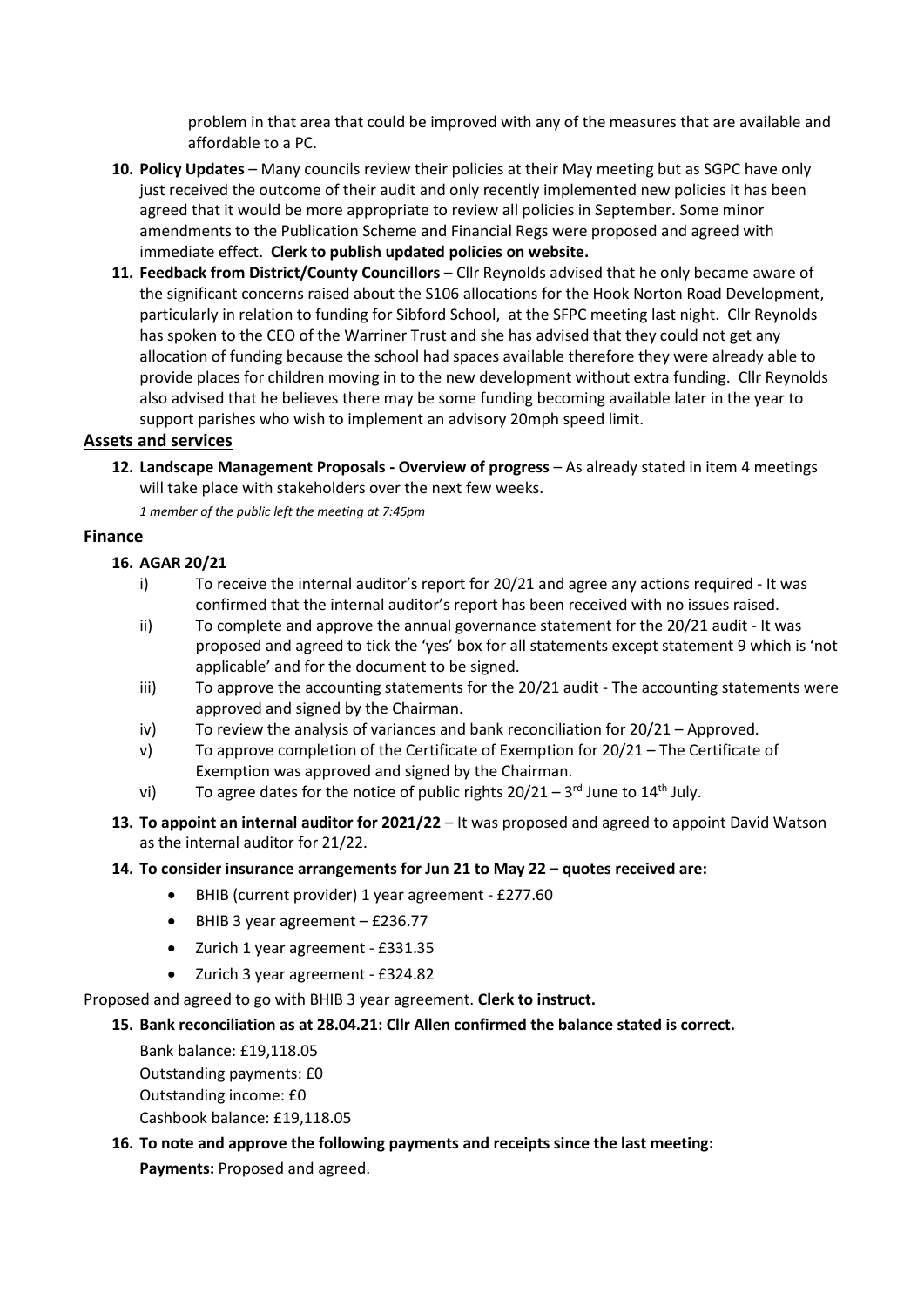| 24.03.21 | <b>Kirsty Buttle</b>                 | Salary & 22 hours overtime         | £455.06 |
|----------|--------------------------------------|------------------------------------|---------|
| 24.03.21 | <b>HMRC</b>                          | Tax for March pay                  | £24.80  |
| 24.03.21 | <b>Kirsty Buttle</b>                 | March expenses - Mileage           | £9.27   |
| 30.03.21 | Briarwood Landscape Architecture Ltd | Stage 2a of Landscape Management   | £700.00 |
| 30.03.21 | <b>Opus Property Services</b>        | Maintenance work to jitty footpath | £187.20 |
| 31.03.21 | <b>OALC</b>                          | Annual subscription                | £146.16 |
| 31.03.21 | <b>Community First Oxfordshire</b>   | Annual membership                  | £55.00  |

**Receipts:** Noted.

19.04.21 CDC | Precept | £4,675.00

## **Planning**

#### **17. Planning applications received**

**21/01052/TCA – Leasowe House, Bonds End Lane, Sibford Gower.** T1 x Yew - Crown reduction of 2.5m and raise 3.0m over footpath as shading neighbouring small garden. T2 x Beech, T3 x Lime - Raise lowest descending branching from Yew to give clearance to Yew and aid shading issue with neighbours. No comment. (Response made using delegated powers).

**21/01108/F – Robin Hill, Burdrop.** Conversion of existing outbuilding to living accommodation with pitched roof; single storey extension to connect to existing property; conversion of existing carport to garage with pitched roof; change existing flat roof at front of property to a pitched roof to link in with new conversion and garage (amendments to existing approval reference 18/01650/F). No comment.

**21/01081/F – Land East of Epwell Road, Sibford Gower.** Erection of a 15m x 25m (375 sqm) agricultural storage barn with a ridge height of 7.2m. Sibford Gower Parish Council **objects** to this application. The applicant is seeking to operate a bio-sensitive operation on this rural site, aiming to achieve organic certification. While recognising this agricultural initiative, there are a number of concerns, namely;

The scale of the proposed agricultural building in relation to the adjacent property

The size of the proposed agricultural building proportionate to the existing lavender planting and requirements for the proposed oil extraction process

The supporting information states that the building would partly be used to distil lavender oil, requiring the installation of a still, thereby indicating a partial use of the building for a purpose additional to agricultural storage.

Following a site meeting on 30<sup>th</sup> April, and subsequent attendance at our Parish Council meeting on 6<sup>th</sup> May, more detailed information has been provided by the applicant to support the application. However, a number of concerns remain, namely:

- the provision or otherwise of essential services electricity, water to the site
- the generation of steam power, through either bottled gas or biomass, for the lavender oil process still
- identifying the inevitable waste material/effluent generated through the extraction process, together with its subsequent removal/disposal
- identifying potential pollution issues air, light, sound generated through the extraction process, together with associated mitigating actions
- the proposed level of employment and acceptable working hours
- vehicle movements and parking associated with the proposed business activity